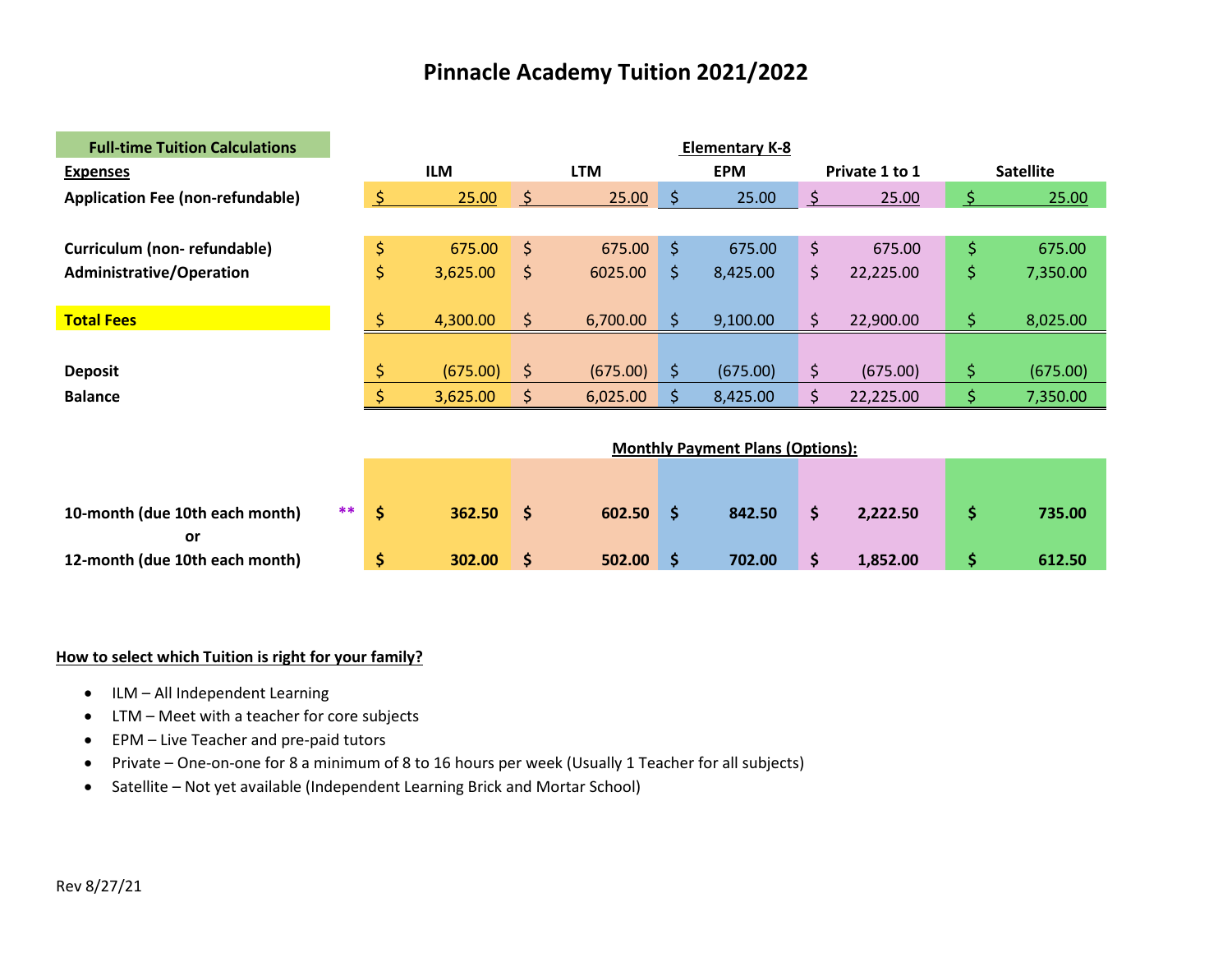| <b>Full-time Tuition Calculations</b>                                            | Full Time 9-12       |            |     |            |         |                                         |             |                |     |                  |  |  |
|----------------------------------------------------------------------------------|----------------------|------------|-----|------------|---------|-----------------------------------------|-------------|----------------|-----|------------------|--|--|
| <b>Expenses</b>                                                                  |                      | <b>ILM</b> |     | <b>LTM</b> |         |                                         |             | <b>Private</b> |     | <b>Satellite</b> |  |  |
| <b>Application Fee (non-refundable)</b>                                          |                      | 25.00      | \$. | 25.00      | \$      | 25.00                                   | $\varsigma$ | 25.00          | S.  | 25.00            |  |  |
|                                                                                  |                      |            |     |            |         |                                         |             |                |     |                  |  |  |
| Curriculum (non-refundable)                                                      | \$                   | 875.00     | \$  | 875.00     | $\zeta$ | 875.00                                  | \$          | 875.00         | \$  | 875.00           |  |  |
| <b>Administrative/Operation</b>                                                  | \$                   | 6,475.00   | \$  | 9,175.00   | \$      | 11,575.00                               | \$          | 24,825.00      | \$  | 12,175.00        |  |  |
|                                                                                  |                      |            |     |            |         |                                         |             |                |     |                  |  |  |
| <b>Total Fees</b>                                                                |                      | 7,350.00   | \$  | 10,050.00  | \$      | 12,450.00                               | $\zeta$     | 25,700.00      | \$. | 13,050.00        |  |  |
|                                                                                  |                      |            |     |            |         |                                         |             |                |     |                  |  |  |
| <b>Deposit</b>                                                                   | \$                   | (875.00)   | \$  | (875.00)   | \$      | (875.00)                                | \$          | (875.00)       | \$. | (875.00)         |  |  |
| <b>Balance</b>                                                                   | \$                   | 6,475.00   | \$  | 9,175.00   | \$      | 11,575.00                               | $\zeta$     | 24,825.00      | \$. | 12,175.00        |  |  |
|                                                                                  |                      |            |     |            |         |                                         |             |                |     |                  |  |  |
|                                                                                  |                      |            |     |            |         | <b>Monthly Payment Plans (Options):</b> |             |                |     |                  |  |  |
|                                                                                  |                      |            |     |            |         |                                         |             |                |     |                  |  |  |
| $\mathbf{a}$ and $\mathbf{a}$ and $\mathbf{a}$ and $\mathbf{a}$ and $\mathbf{a}$ | <b>Contractor</b> of | .          |     | -------    |         | .                                       |             |                |     |                  |  |  |

| 10-month (due 10th each month) |  | 647.50 | 917.50 S | 1.157.50 | 2.482.50 | 1.217.50 |
|--------------------------------|--|--------|----------|----------|----------|----------|
|                                |  |        |          |          |          |          |
| 12-month (due 10th each month) |  | 540.00 | 765.00   | 965.00   | 2.068.75 | 1.015.00 |

- ILM All Independent Learning
- LTM Meet with a teacher for core subjects
- EPM Live Teacher and pre-paid tutors
- Private One-on-one for 8 a minimum of 8 to 16 hours per week (Usually 1 Teacher for all subjects)
- Satellite Not yet available (Independent Learning Brick and Mortar School)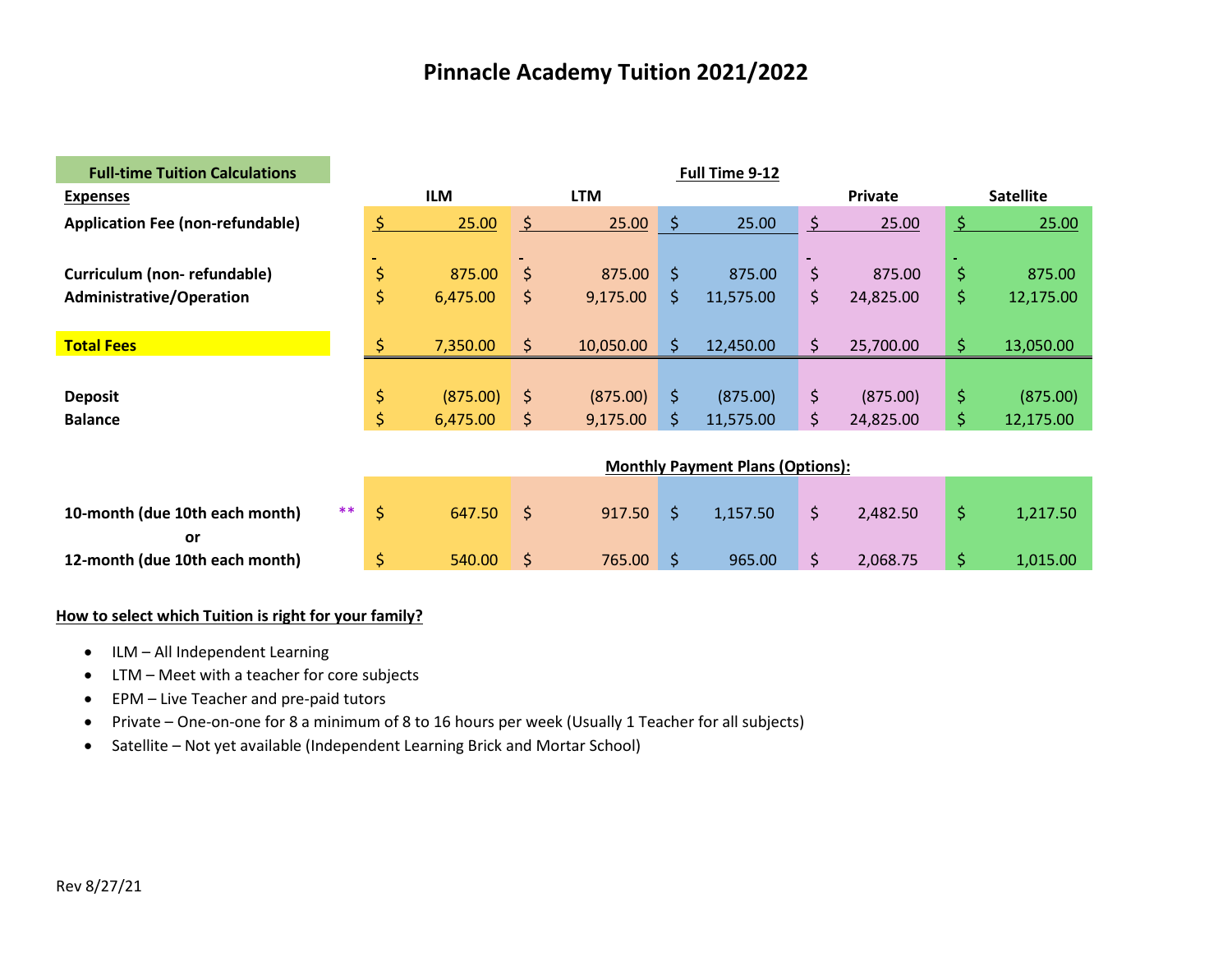| <b>Part-time Tuition Calculations</b>   | Grades 7-12 (only) |            |              |            |    |            |    |                |    |                  |  |
|-----------------------------------------|--------------------|------------|--------------|------------|----|------------|----|----------------|----|------------------|--|
| <b>Expenses</b>                         |                    | <b>ILM</b> |              | <b>LTM</b> |    | <b>EPM</b> |    | Private 1 to 1 |    | <b>Satellite</b> |  |
| <b>Application Fee (non-refundable)</b> |                    | 25.00      | \$           | 25.00      | Ŝ  | 25.00      | \$ | 25.00          | \$ | 25.00            |  |
|                                         |                    |            |              |            |    |            |    |                |    |                  |  |
| Curriculum (non-refundable)             |                    | 510.00     | <sub>S</sub> | 510.00     | Ŝ  | 510.00     | \$ | 510.00         | \$ | 510.00           |  |
| <b>Administrative/Operation</b>         |                    | 2,890.00   | S.           | 4,465.00   | \$ | 5,665.00   | \$ | 12,412.50      | \$ | 6,087.50         |  |
|                                         |                    |            |              |            |    |            |    |                |    |                  |  |
| <b>Total Fees</b>                       |                    | 3,400.00   | \$           | 4,975.00   |    | 6,175.00   |    | 12,922.50      | \$ | 6,597.50         |  |
|                                         |                    |            |              |            |    |            |    |                |    |                  |  |
| <b>Deposit</b>                          | \$                 | (510.00)   | -\$          | (510.00)   | \$ | (510.00)   | \$ | (510.00)       | \$ | (510.00)         |  |
| <b>Balance</b>                          | \$                 | 2,890.00   | S.           | 4,465.00   | \$ | 5,665.00   | Ś  | 12,412.50      |    | 6,087.50         |  |

|                                | <b>Monthly Payment Plans (Options):</b> |        |  |        |  |        |  |          |  |        |  |
|--------------------------------|-----------------------------------------|--------|--|--------|--|--------|--|----------|--|--------|--|
|                                |                                         |        |  |        |  |        |  |          |  |        |  |
| 10-month (due 10th each month) |                                         | 289.00 |  | 446.50 |  | 566.50 |  | 1,241.25 |  | 608.75 |  |
|                                |                                         |        |  |        |  |        |  |          |  |        |  |
| 12-month (due 10th each month) |                                         | 241.00 |  | 372.00 |  | 472.00 |  | 1,034.38 |  | 507.29 |  |

- ILM All Independent Learning
- LTM Meet with a teacher for core subjects
- EPM Live Teacher and pre-paid tutors
- Private One-on-one for 8 a minimum of 8 to 16 hours per week (Usually 1 Teacher for all subjects)
- Satellite Not yet available (Independent Learning Brick and Mortar School)